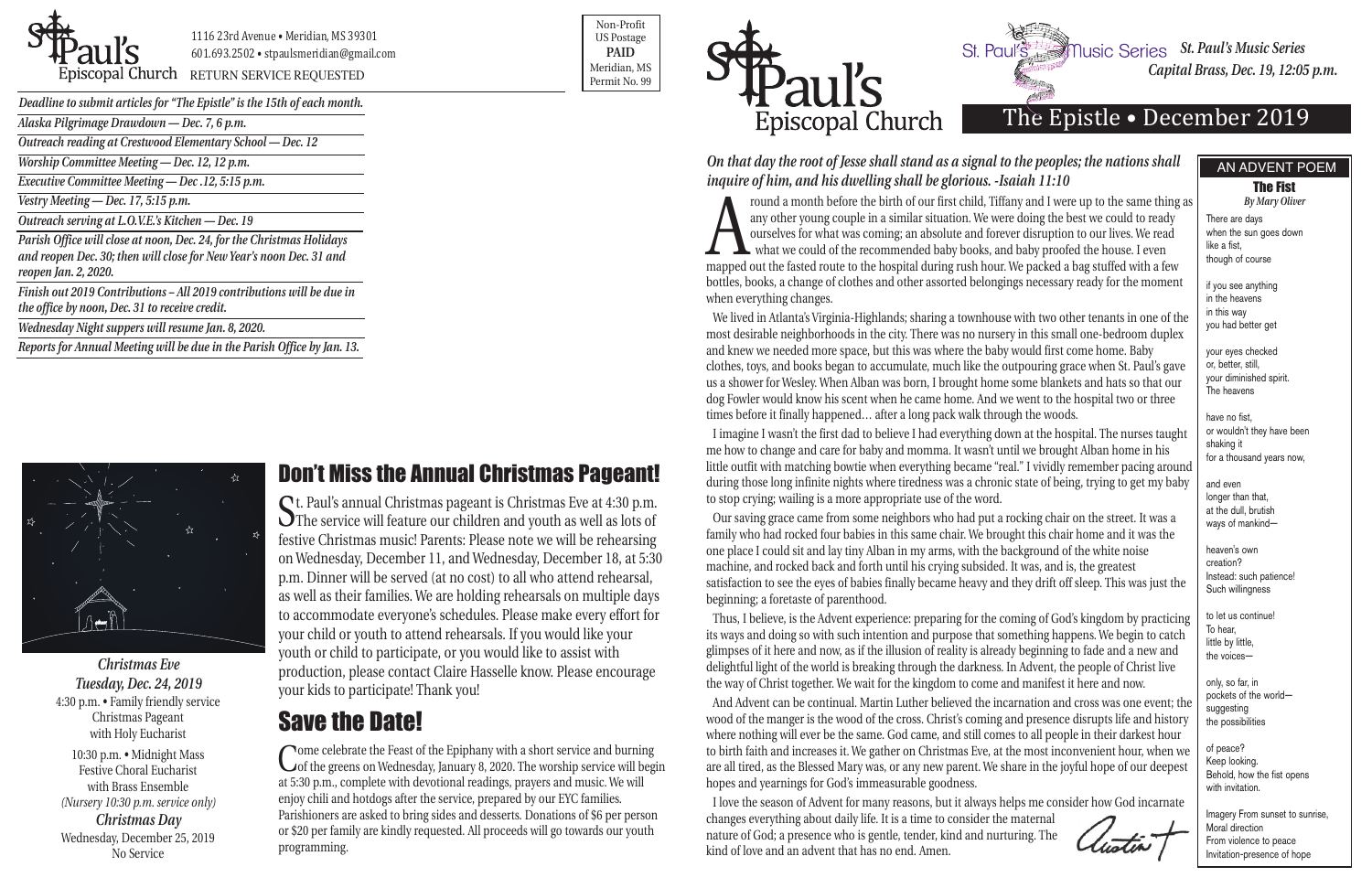*Our Parish family:* Claire Calcote, Dixie Pigford, DJ Wells, Edgar Morrison, Jerry Greene, Jo Van Devender, Mary Scott, Norma Veach, Peggy Carrico, The Rev. Arnold Bush, The Rev. Don Chancellor, Terry Rush and William Godwin. *Those in our senior living communities:* Deannie Carmichael, Elise Leach, Joyce Welsh, Linda James, Lora Jones, and Nita Neville.

*Extended family and friends:* Agnes Lewis, Alice Miller, Ally Gressett, Amanda Lockey, Anna Meyers, Art Matthews, Baston Geiger, Bill Selman, Bridget Mann, Brooke, Cathy Parker, Charmin Edwards, Chelsie Abston, Cheryl Drennan, Cory Gaylord, Diane Dunn, Delroy Ming, Edesser "Dess" Reid Ward, Rob & Aislinn Ward, Elise Higbe, Frank Baker, Frank Barrett, Freddie Bea Watson, Gary Dawkins, George Ferguson, Hannah McNichol, Helen Valentine, Jada Dooley, James, James Wooley, Jim Bateman, John, Justin Site, Ken Fisher, Kim Lovette, Kylie Temple, Leigh Ann Key, Lou Dubose, Marilyn Mohr, Martha Mazingo, Mary Hallwell, Mary Ann Howell, Mary Irby, Michelle Nelson, Mike Lundy, Mike Stanton, Nelson Hall, Noah White, Norman, Patty Fishburn, Pud Merrell, Rick, Sandra Nicholas, Sandy Carrier, Sallie Gercens, Hannah Thompson, Seth Thompson, Stephanie Turner, Theodore, Tom Schram, the Waller Family, Wanda Scott, Wilfe Manning, Zack Martin, Bob Hill and Josh Matthews. *We pray for those who have died especially;* Glenn Brown, former husband and father of Ducky McCormick's children; Tom Jones, cousin of Gary Jones; Evan Douglas Godwin Jr., brother of William Godwin; and Alana Hemmingway Wann, former wife and mother of Wayne Wuestefeld's children. *We pray for those serving in the Armed Forces,* for all who serve overseas and their families, especially Andrew Behm, Shum Benson, Connor Covert, Graham Ford, T. J. Melton, Nick Mullen and Zack Thomas. *We pray* for our Bishop Brian, our Rector Austin and his family and our Deacon Betty.

#### **Birthdays & Anniversaries**

12/1: EYC @ St. Paul's from  $5 - 7$  p.m. Come have some Advent fun with us!

| Dec. 1 Bob Covert, Lee Graham, Henry Hiatt | Dec. 13 Bob & Polly Covert                   |
|--------------------------------------------|----------------------------------------------|
| Dec. 2 John Breaux                         | Dec. 17 Chandler Hogan,                      |
| Dec. 3 Bob Deen, Michael Hasselle          | Bryan & Rosilyn Holladay, Karli McGinnis     |
| Dec. 4  Bonnie Allen, Sandra Hill          | Dec. 21 David Batchelor III, Tiffany Benson, |
| Dec. 6 Annie Martin                        | Carlyle Breaux, Jerry & Marilyn Greene,      |
| Dec. 7 Paige Watson                        | Ralph & Martha Young                         |
| Dec. 8 Sharon Davis, Dawn McCormick,       | Dec. 24 Harriet Simmons                      |
| John Michael McDonald                      | Dec. 27 Dottye Graham, Laura Holladay        |
| Dec. 11 Kelly & Paige Watson               | Dec. 29 Hemi Gaddie                          |
| Dec. 12 Reid Perry, Jane Weems             | Dec. 30 Melissa Calcote, Elliott Street      |
|                                            |                                              |

Save the date and get your EYC'er registered! There is already a fun spring semester planned<br>So the youth of the Diocese of MS. Go ahead mark your calendars and get registered. If you register your EYC'er for any diocesan events, please let Claire Hasselle know. Transportation can be arranged, or at least a carpool, in most situations. Diocesan events are such a wonderful way for your youth to meet kids from all over the state and grow their faith in a different way. Please encourage them to participate! All registration links can be found at *diomsyouth.org*.

| <b>DECEMBER 8</b>      | <b>DECEMBER 15</b>    | <b>DECEMBER 22</b>     | <b>DECEMBER 29</b>                                 |
|------------------------|-----------------------|------------------------|----------------------------------------------------|
|                        |                       |                        |                                                    |
|                        |                       |                        |                                                    |
| Lynne Taleff           | <b>Lindy Deen</b>     | <b>Bob Coffin</b>      | Gloria Chancellor                                  |
| Lindy Deen             | Anne Chalk            | John Carrier           | Margaret Van Dyke                                  |
| <b>Bob Pigford</b>     | <b>Bob Coffin</b>     | Linda Carrier          | <b>Bob Covert</b>                                  |
|                        |                       |                        |                                                    |
| Katie Simmons          | <b>Rick Barry</b>     | <b>Jerome Kittrell</b> | Lloyd Gray                                         |
| <b>Tiffany McGehee</b> | Jamie Smith           | Gary Jones             | Melissa Calcote                                    |
| Candy Ward             | Kay Reich             | Helen Abraham          | Bobbie Rea                                         |
| Cindy McGinnis         | <b>Rick Barry</b>     | Perrin Burchfield      | Michelle Lewis                                     |
| <b>Iim McGinnis</b>    | Cheri Barry           | Chris Burchfield       | Patrick Lewis                                      |
| Scott Hudson           | Sara Mason            | <b>Edie Simmons</b>    | Lauretta Hamilton                                  |
| Rose Hudson            | Melissa Love          | Adrian Page            | Gary Jones                                         |
| <b>Hardin Hiatt</b>    | Cate Simmons          | Cameron Burchfield     |                                                    |
| Gibson Hasselle        | Payton Hanschke       | Sellers Breaux         |                                                    |
| Henry Hiatt            | <b>Tusker Dunn</b>    | Carlyle Breaux         |                                                    |
| Connie Arline          | BJ Ray                | BJ Ray                 | <b>Bev Pringle</b>                                 |
| Martha Barnett         | Kay Reich             | Kay Reich              | Lee Loeb                                           |
| Melissa Calcote        | <b>Stacey Harwell</b> | <b>Stacey Harwell</b>  | <b>Joan Moore</b>                                  |
| Kay Reich              | <b>Bev Pringle</b>    | Mary Weems             | <b>Rick Entrekin</b>                               |
|                        |                       |                        | Robby Dreyfus & Page Sikes; Lock: Wayne Wuestefeld |

It is a tradition at St. Pauls to place<br>poinsettias on the altar in memory or honor **T**t is a tradition at St. Paul's to place of loved ones at Christmas. Flower forms are available in the bulletins and due in the parish office by Monday, Dec. 16, for your dedications to be printed in the Christmas Eve bulletins. You can also make a dedication of special music. Any excess funds received will assist in beautifying the altar and our worship

#### EYC Events

12/4: EYC Gospel Study @ 6:30 p.m.

12/8: Jr. and Sr. EYC shopping for Care Lodge from 4 – 7 p.m. Meet at the Mediator to ride the bus together. 12/15: Jr. and Sr. EYC Christmas Caroling from 5 – 8 p.m. Meet at the Mediator to ride the bus together. Don't forget to wear your most exciting holiday gear for the occasion! (i.e.: tacky Christmas sweaters, antlers, silly hats, etc.). This is also the night of our EYC Christmas party. Everyone should bring a snack to share and a wrapped "naughty or nice" gift worth \$10 or less.

Fr. Austin and the Vestry are excited to announce the reinstatement of our curacy<br>program. Many wonderful clergy began their ordained ministry at St. Paul's and have made an immense impact on so many of you and your families. The curate will function in the work of a priest with a focus on children and youth ministries. We have also received a wonderfully generous gift to help start a fund for this position. Please share in our joyful anticipation for their arrival summer 2020.

12/18: Kids and EYC will be rehearsing for the Christmas Pageant from 6:30 to 7:30 p.m. Meet in the Nave for rehearsal.

12/22: Kids and EYC will be rehearsing for the Christmas Pageant from 5 p.m. to 6:30 p.m. Meet in the Nave for rehearsal. Dinner for all that attend!

Heads Up! EYC will be on hiatus until Sunday, January 12, 2020, when EYC resumes. Stay tuned for 2020 plans! Y'all have a great holiday and New Year!



#### Spring Semester Youth Diocesan Events

Jr. High DOY: March 27 – 29 (Grades 6 – 8) Happening #87: March  $6 - 8$  (Grades  $10 - 12$ ) Sr. DOY: April 17 – 19 (Grades 9 – 12)

### Get Those Pledge Cards In

We have a few pledges still remaining to account for. Pledge cards are available in the front and rear entrances to Nave along with envelopes. You may drop you pledge envelope in the offering plate, return to Parish Office or call Joane with your verbal pledge. A huge thank you to Rick Barry and Wayne Wuestefeld, Chairman and the Stewardship Committee Chair, respectively, for all of their hard work. As of Nov. 30, we have confirmed pledges in the amount of \$528,348.

#### *193rd Annual Council • Feb. 7-9, 2020 Bancorp South Arena • Tupelo, MS*

Online registration Is open by downloading forms at *dioms.org*. St. Paul's has reserved a block of rooms for our delegates, alternates and other parishioners attending. If you would like to have a room reserved contact Anne Chalk at 601.604.6789 or *achalk@bellsouth.net*. Opening service will begin at 6 p.m. Friday, Feb. 7, followed by a 8 to 10:30 p.m. social with music, food and more, featuring local band "Two Drink Minimum." Saturday lunch will be included in your registration. The closing service with Eucharist will be held Sunday morning. Make your plans to attend and enjoy the fellowship as we conduct the business and elections for various leadership positions within the Diocese.

#### We Remember in our Prayers

### Poinsettias & Special Music

# Vestry Nominations Open

Nominations are open to elect three new members of the Vestry to serve three-year terms. Forms for nominations are available at the entrances to Nave and on bulletin board in the hallways and will be accepted until Jan. 13.

A potential vestry member must be a confirmed communicant, at least 21 years of age, must be canonically resident and actually residing the parish (letter of membership on file); must be entitled to suffrage at annual meeting at which elected; cannot have served on the Vestry in previous three years (though such person is immediately eligible to stand for nomination as Warden); and shall not serve more than six consecutive years in that or a combination of vestry member/ warden offices unless said individual has served a portion of a former term (i.e. filled an unexpired term). Prior to the Annual Parish Meeting, potential Vestry members will meet with the Rector; consent to the parish's Vestry Covenant; and commit to attend the annual Vestry retreat.

# Curate Coming to St. Paul's

*We rejoice in the birth of twins Milo Joseph & Ivy Jane Sutton, born Dec. 1 in Nashville, TN. Parents are Levi Sutton & Scottland Sanders; grandparents are Albree & Scotty Florey.*